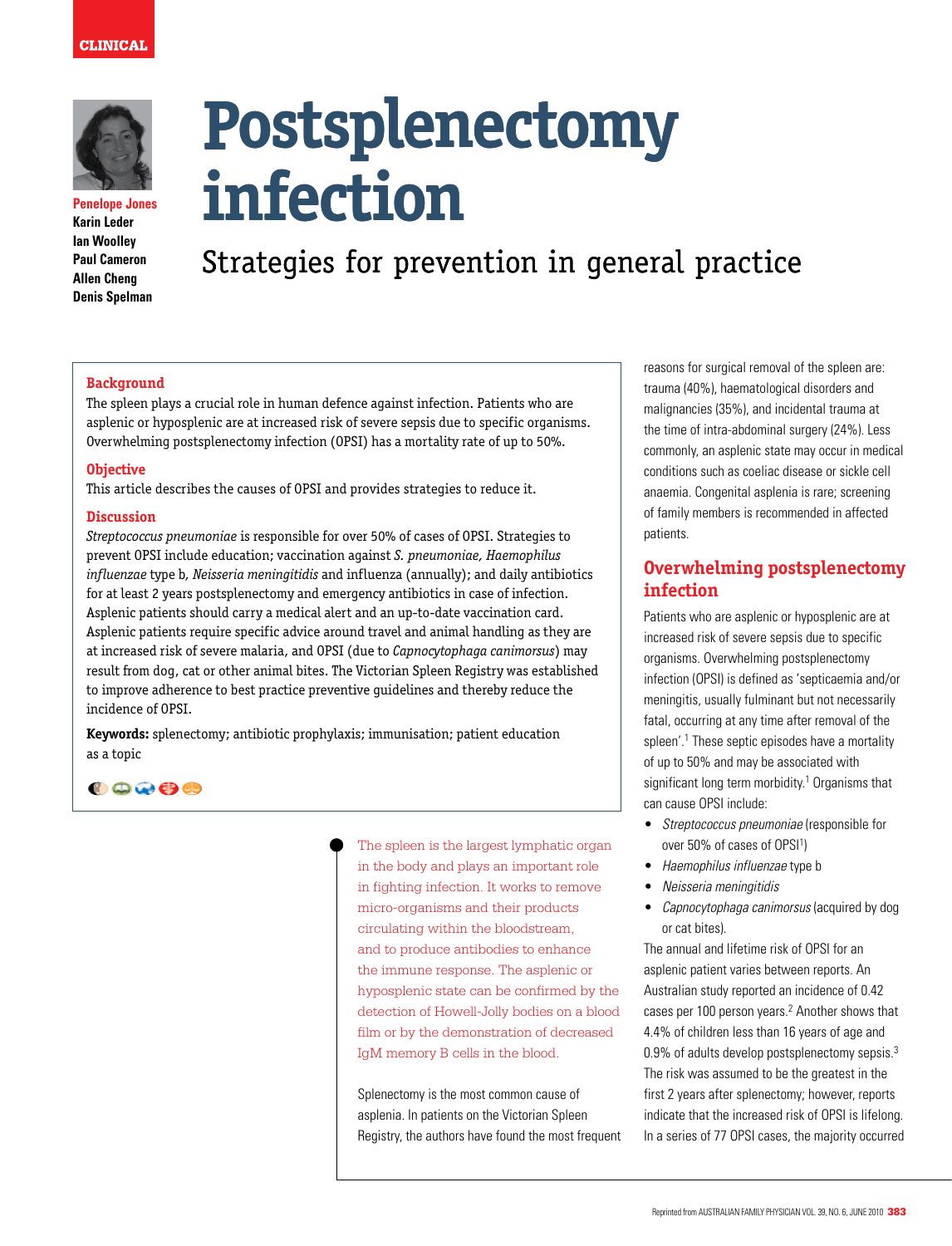10–30 years after splenectomy. 1

# **Prevention of OPSI**

Recommended strategies to prevent OPSI include education of patients and their families, vaccination, and preventive and emergency antibiotics (*Table 1*). Consensus quidelines appropriate to the Australian setting were published in 2008.<sup>4</sup> There is some evidence that these strategies work. In one series, asplenic patients with a better knowledge of the infectious risks, those who received pneumococcal vaccine and those who had taken postsplenectomy antibiotics had a lower incidence of OPSI. 5 Sadly, despite the availability of best practice guidelines, preventive strategies are not always implemented and preventable cases of severe postsplenectomy sepsis continue to occur. 6

## **Education**

Education of the patient and their family members about OPSI is paramount and must be reinforced throughout the patient's life. In one study, 28% of asplenic patients were unaware of the potential infection risks and the main reasons were that correct advice was not given, or that that advice was forgotten. Asplenic patients should always carry a medical alert in the form of a laminated card or medallion and an up-to-date vaccination card.

## **Vaccination**

The pneumococcal vaccine (usually the 23 valent polysaccharide vaccine) is important in preventing OPSI. The initial vaccine is given around the time of splenectomy with a booster after 5 years and a second booster given either after a further 5 years or at 65 years of age (or 50 years of age for indigenous adults), whichever is the later (Table 1). There is no evidence currently to support the use of the pneumococcal conjugate vaccine, although a study involving the Victorian Spleen Registry is in progress to examine its immunogenicity in asplenic patients.

Patients also need vaccination against H. influenzae type b, N. meningitidis and influenza (annually). Influenza vaccination is important because influenza may be complicated by secondary bacterial infection due to S. pneumoniae in this patient group (Table 1). N. meningitidis vaccination involves an initial

these three vaccines at these three vaccines at the same the same It is safe It is safe to give time time Patients previously given pneumococcal conjugate 7 valent vaccine see recommendations below No booster required No booster required No booster required No booster required First after 5 years First after 5 years First after 5 years 6–8 weeks after  $M$ enCCV First after 5 years Revaccination **Vaccine Which Route Timing Revaccination** Annually Annually (pre-winter) Annually Second\* and children aged >10 years of age (for children <10 years of age please refer to the Australian Immunisation Handbook $^{11}$ ) **and children aged >10 years of age (for children <10 years of age please refer to the Australian Immunisation Handbook11)** Patients previously given pneumococcal conjugate 7 valent vaccine see recommendations below Table 1. Victorian Spleen Registry recommendations for the prevention of infection in asplenic or hyposplenic adults **Table 1. Victorian Spleen Registry recommendations for the prevention of infection in asplenic or hyposplenic adults**  >2 weeks before elective surgery, or >2 weeks before elective surgery, or >2 weeks before elective surgery, or 0.5 mL SC or IM >2 weeks before elective surgery, or >2 weeks before elective surgery, or >2 weeks before elective surgery, or conjugate meningococcal vaccine conjugate meningococcal vaccine splenectomy or before discharge splenectomy or before discharge splenectomy or before discharge splenectomy or before discharge splenectomy or before discharge splenectomy or before discharge if polysaccharide vaccine was if polysaccharide vaccine was Wait 6 months to administer Wait 6 months to administer 7–14 days after emergency 7–14 days after emergency 7-14 days after emergency 7–14 days after emergency 7-14 days after emergency 7–14 days after emergency 6-8 weeks after MenCCV Annually (pre-winter) administered first administered first Timing upper arm/thigh 0.5 mL SC or IM upper arm/thigh upper arm/thigh upper arm/thigh  $0.5$  mL  $\rm{IM}$  or Influenza vaccine 0.5 mL IM or  $0.5$  mL  $\overline{\text{IM}}$ 0.5 mL IM  $0.5$  mL  $\text{IM}$  $0.5\ \mathrm{mL}\ \mathrm{IM}$ 0.5 mL SC 0.5 mL SC deep SC Route polysaccharide ACWY vaccine polysaccharide ACWY vaccine 4vMenPV (Mencevax ACWY) polysaccharide vaccine PPV23 polysaccharide vaccine PPV23 · Meningococcal quadrivalent 4vMenPV (Mencevax ACWY) • Meningococcal quadrivalent • Meningococcal C conjugate · Meningococcal C conjugate liquid PedvaxHIB, Hiberix) (liquid PedvaxHIB, Hiberix) Menjugate, Meningitec) Menjugate, Meningitec) Pneumococcal 23 valent Pneumococcal 23 valent • MenCCV (NeisVac-C, MenCCV (NeisVac-C, Then 6-8 weeks later: Polysaccharide Then 6–8 weeks later: Pneumovax 23) (Pneumovax 23) vaccine Which Hib Meningococcal vaccines Meningococcal vaccines Haemophilus influenzae *Haemophilus influenzae* polysaccharide vaccine polysaccharide vaccine Influenza vaccine Pneumococcal Polysaccharide Pneumococcal conjugate conjugate Vaccine type b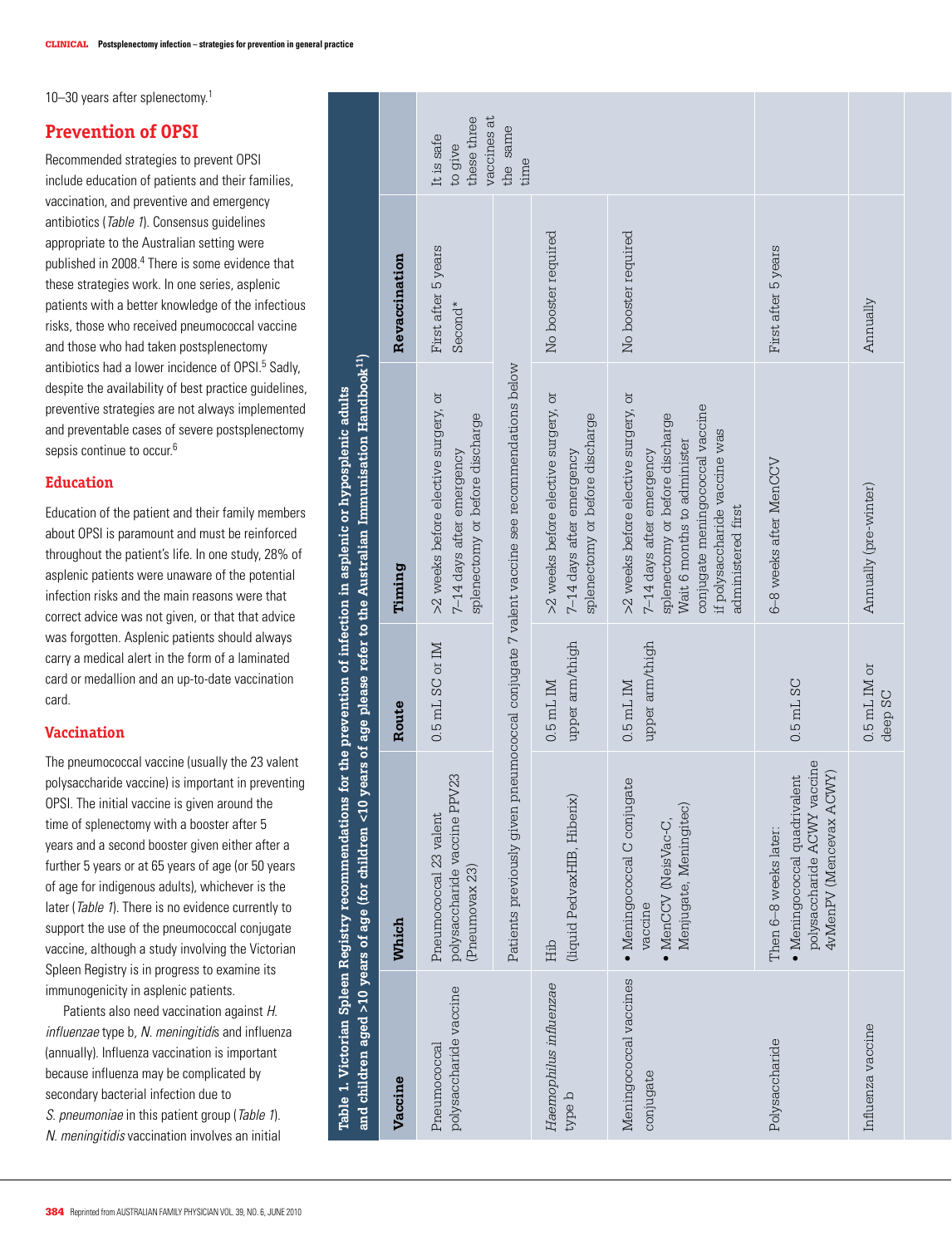|                               | If the patient has a bleeding disorder and there is a concern about giving vaccinations, delay administration until corrected and contact the<br>Victorian Spleen Registry (email spleenregistry@alfred.org.au, telephone 03 9076 3828) or a hospital haematology department                                                                                                                                                                                            |
|-------------------------------|-------------------------------------------------------------------------------------------------------------------------------------------------------------------------------------------------------------------------------------------------------------------------------------------------------------------------------------------------------------------------------------------------------------------------------------------------------------------------|
| Antibiotic - prophylaxis      | $\bullet$ Duration: immunocompromised patients – lifelong; otherwise healthy patients recommend daily antibiotics for at least 2 years<br>$\bullet$ Penicillin allergy: patient may have roxithromycin 150 mg once daily or erythromycin 250 mg twice daily<br>$\bullet$ Oral phenoxymethyl penicillin 250–500 mg twice daily, or amoxycillin 250–500 mg once daily                                                                                                     |
| Antibiotic - emergency        | fever occurs. Penicillin allergy: roxithromycin 300 mg/day or erythromycin 1 g four times per day – patients should initiate antibiotics<br>Emergency supply of antibiotic, irrespective of prophylaxis: all patients to have amoxycillin 3 g sachet, kept at home and taken if<br>immediately and then seek medical advice as soon as possible                                                                                                                         |
| Pneumococcal<br>vaccinations* | at age 65 years (50 years for Indigenous Australians), or at least 5 years after first revaccination if >65 years<br>• Pneumococcal conjugate 7 valent vaccine PCV7 (Prevenar) is recommended for asplenic children (<18 years). Currently there are<br>$\bullet$ If PCV7 has been given, the patient should receive the pneumococcal polysaccharide vaccine (Pneumovax 23) 6–8 weeks later<br>insufficient data to recommend PCV7 for adults<br>Second revaccination*: |
| Patient education             | worry about afebrile upper respiratory tract infection symptoms. Discuss OPSI, risk of tick and animal bites/scratches. Immunisation card,<br>Inform patients (and their families) of increased risk of bacterial infection and strategies to prevent these infections. Patients should not<br>information sheet, laminated health advice card, spleen alert card, fridge magnet and spleen registry details should be given to patient                                 |
| <b>Blood</b> tests            | Full blood examination (FBE) and film – lack of splenic function shown by Howell-Jolly bodies on film and lowered IgM memory B cell<br>markers                                                                                                                                                                                                                                                                                                                          |
| Travel recommendations        | $\bullet$ Where malaria is endemic, antimalarials, insect repellent and barrier precautions should be recommended<br>vaccination is current for travel to high incidence countries<br>· Seek medical advice before travel<br>Ensure meningococcal                                                                                                                                                                                                                       |
| Alerts                        | Patients should wear or carry a Medialert medallion or wallet card. Patient's medical notes should display medical alert sticker                                                                                                                                                                                                                                                                                                                                        |
| Seek medical<br>attention     | Possible symptoms of a serious bacterial infection include fever, shivers and/or vomiting. Patients with these symptoms should take<br>emergency antibiotics and should call a doctor or present to a local hospital emergency department                                                                                                                                                                                                                               |

dose of the conjugate serogroup C vaccine, followed 6–8 weeks later by the quadrivalent meningococcal vaccine. A booster quadrivalent vaccine needs to be given after 5 years (Table 1).

Vaccination timing is important. For those undergoing an elective splenectomy the optimal time for these vaccinations is at least 2 weeks before the splenectomy. After urgent splenectomy, the optimal time is when the patient has recovered from surgery (usually about 2 weeks postoperatively). However, vaccination at the time of discharge from hospital may be more convenient.

### **Antibiotics**

The Australian Therapeutic Guidelines recommends daily antibiotics for a least 2 years postsplenectomy, usually amoxicillin 250–500 mg/ day or phenoxymethylpenicillin 250–500 mg twice per day. 7 Amoxicillin is often favoured because it is taken once daily and is not required to be taken on an empty stomach. For patients with penicillin allergy, a macrolide, such as roxithromycin, is recommended. Long term antibiotics should be strongly considered for those patients who have an additional underlying ongoing immunosuppressive condition.<sup>8</sup>

Patients should keep an emergency or standby antibiotic supply. These should be taken at the onset of fever and shivers, especially when urgent medical review is unavailable. Current recommendations suggest amoxicillin 3 g, or in a person with penicillin allergy, a macrolide.

## **Travel**

People with asplenia or hyposplenia are at increased risk of severe malaria,<sup>9</sup> so expert travel advice for malaria prevention when travelling to a malaria endemic region should be encouraged. This advice includes vector avoidance (eg. wearing long sleeved clothing, using insect repellent), antimalarial medications, and early medical attention in the setting of symptoms.

#### **Animal handling**

There is an increased risk of severe OPSI (due to C. canimorsus), following dog, cat or other animal bites. Tick bites are also a concern. Early medical attention is recommended.